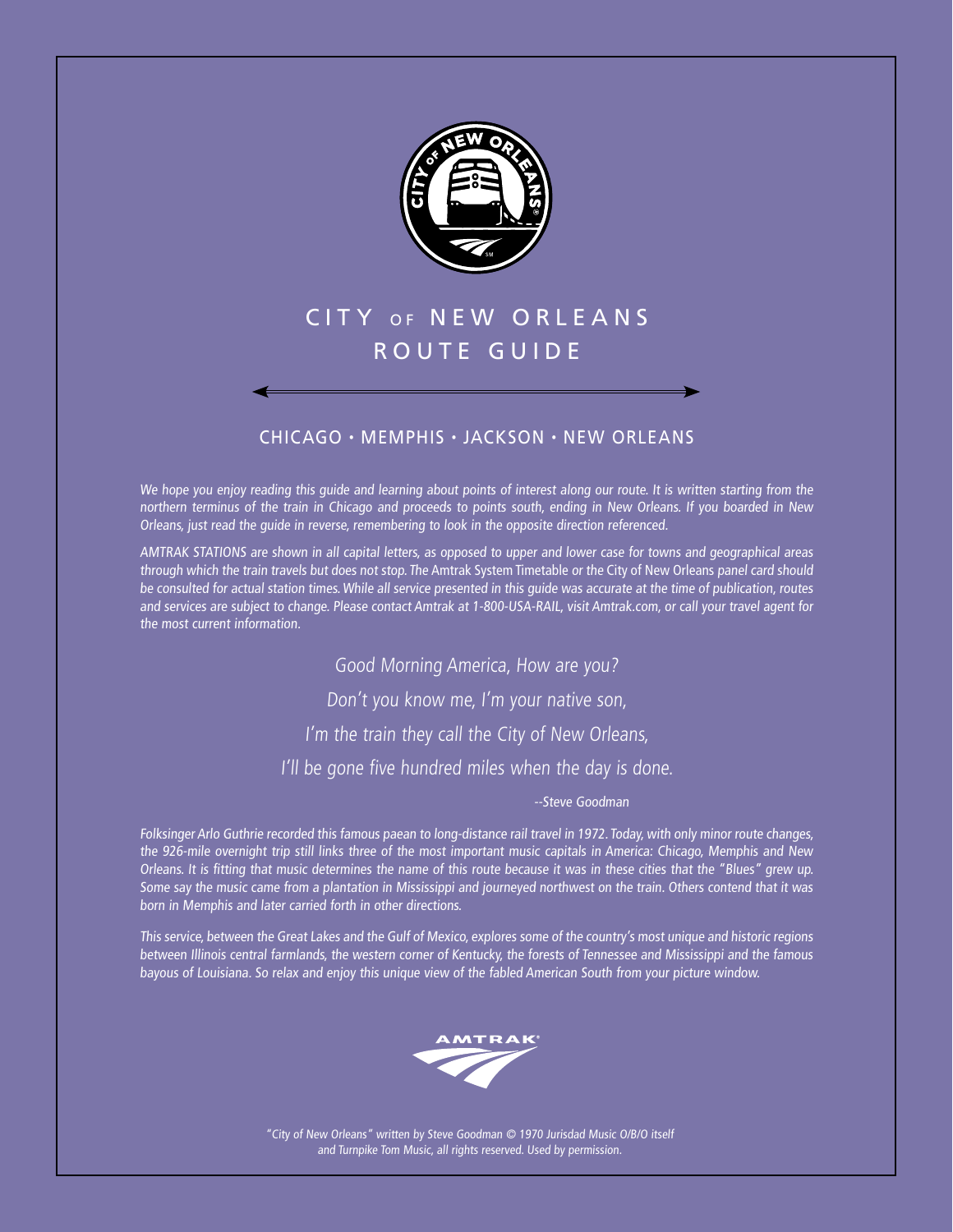# W E L C O M E A B O A R D



Welcome aboard the historic City of New Orleans. Explore the beauty, romance and exciting history of the Mississippi River Basin, the heartland of America and "all that jazz."

We are also proud to introduce you to the Cross Country Café, featuring our All-Day Menu, as you enjoy your choice of beverage, including wine by the glass or bottle. What's new about the Cross Country Café? We're glad you asked:

- We have longer hours of service  $-$  Come join us for dinner one hour before the train departs Chicago.
- An expanded All-Day menu with regional specialties, such as Red Beans & Rice, Jambalaya, Bread Pudding dessert and tasty regional appetizers
- Your choice of beverage from soft drinks to wine by the glass or bottle

– Reduced pricing – Dining on Amtrak has never been more affordable We hope the Cross Country Café makes your time on the City of New Orleans even more enjoyable. Because it's our goal to make les bon temps quite literally roulez.

On board the City of New Orleans you will experience the comfort and relaxation of train travel and watch the prairies, farms, plantations, famous cityscapes and small towns go by. We are happy to have you aboard today and want to ensure your trip is everything you want it to be. If there is anything that can be done to make your trip more enjoyable, please do not hesitate to call on any train employee.

THE TRAIN STAFF: The staff of the City of New Orleans is here to make your trips a special and unique experience.

The **Conductor** is in charge of the entire train and is primarily responsible for the safe operation of the train, the safety of the passengers and responsible for the collection of tickets. He or she can generally be found walking the train, or during late night hours and prior to sunrise; the Conductor will be located in the Cross Country Café. If you need assistance or have an emergency, contact the Conductor or any uniformed crew member.

The Lead Service Attendants are responsible for providing service in the Cross Country Café, located directly behind the Sleeper Cars and directly in front of the Coach Cars. They will greet you and provide seating for Sleeping Car passengers who desire full meal service and will assist Coach passengers at the Cross Country Café service counter.

The Sleeping Car Attendant is responsible for providing all service for passengers ticketed in Sleeping Car accommodations, including room preparation, luggage service and any assistance necessary to ensure a comfortable journey. Contact your Sleeping Car Attendant if you desire drinks before dinner – or a special appetizer. They will also take your Dinner reservations or arrange for your meal to be served in the privacy and comfort of your accommodations.

The Coach Train Attendant is responsible for providing service for passengers ticketed in coach. This includes seat assignment, pillow service, luggage service and assistance to ensure a comfortable journey. Please see your Coach attendant if you desire Take Out Service from the Cross Country Café or have any questions regarding services available.

#### ACCOMMODATIONS

Superliner Sleeping Car accommodations provide a range of private room with amenities for day and night use. From roomette to bedrooms featuring a private lavatory and shower, Sleeping Car accommodations will suit any need and can be described in more detail by any member of the crew. Please ask to speak to the Conductor regarding the availability of rooms. Amtrak's Metropolitan Lounge is available in Chicago and a private waiting area is available in New Orleans for Sleeping Car passengers.

Coach seating provides a wide reclining seat with a leg rest, folding tray table and overhead lights. Free pillow service is also available.

Cross Country Café service offers traditional full meal service as well as an All-Day Menu.

HOST RAILROADS are the freight and commuter railroads that Amtrak contracts with to operate Amtrak passenger trains. Chicago-New Orleans-Canadian National (CN).

Information contained in this route guide as well as described amenities and other on board features are subject to change without notice. Tipping is certainly not required, but it is a much appreciated way to let employees know they have made your trip more enjoyable.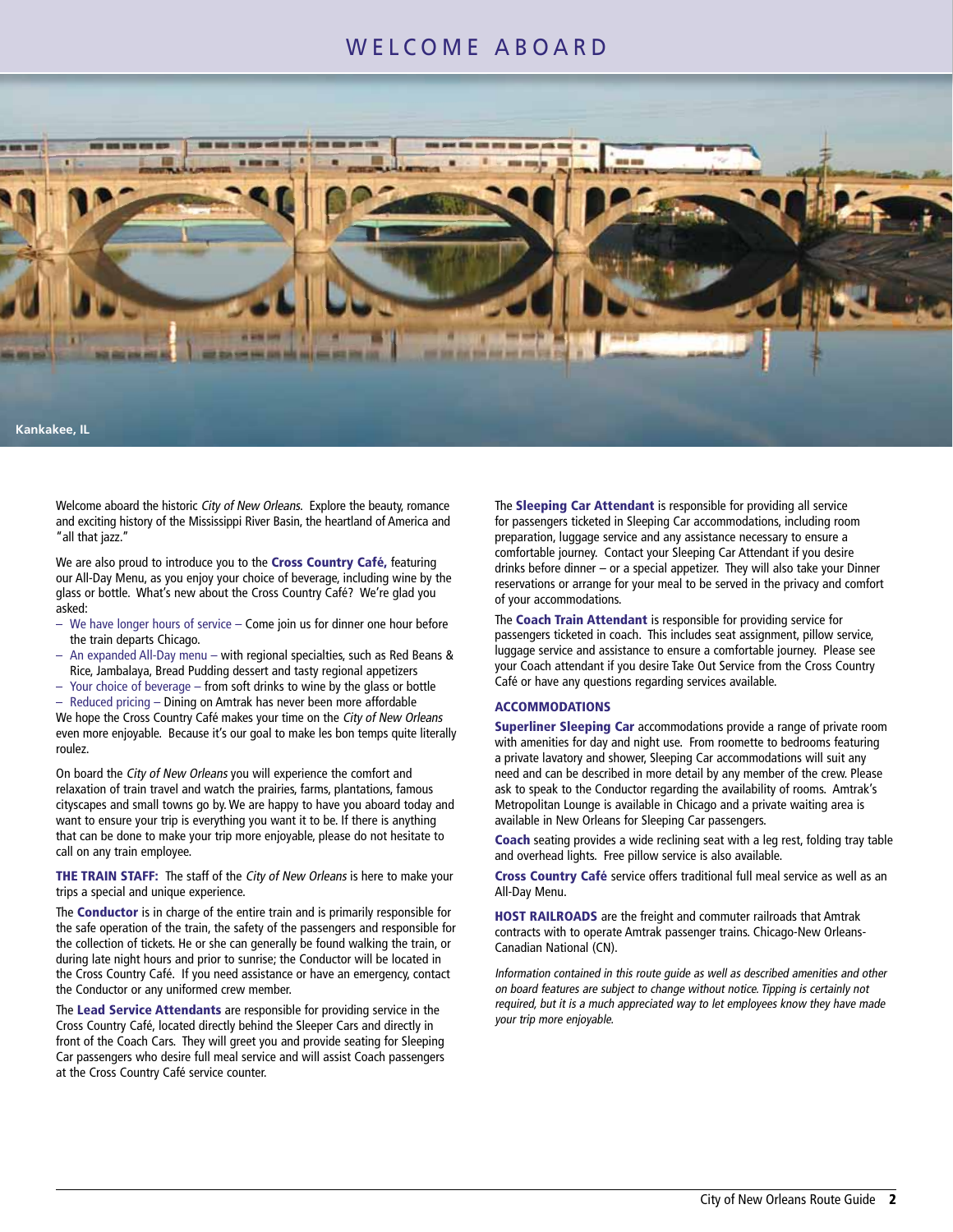

CHICAGO is the nation's third largest city, famous for its ethnic neighborhoods and cuisine as well as its colorful history. As the train heads south, look to your left for a dramatic view of the towering city skyline, dominated by the Sears Tower, Daley Center and the domed Wrigley Building, among many magnificent structures. In 1885, the first skyscraper in the U.S. was constructed after the Chicago Fire of 1871 had destroyed the entire central business district. Chicago Union Station, completed in 1909, is the only surviving example of Chicago's great turn-of-the-century train stations. Chicago is one of the largest marketing and transportation centers of the Midwest, as well as one of the largest rail centers in the U.S., the first railway having opened in 1848.

As you continue south, you'll cross the Chicago River, famous as the world's only river that flows backwards because of its westward course away from Lake Michigan. Sanitary engineers reversed its flow in the early 1900s in an attempt to prevent a recurrence of epidemics. The city had been the first in the U.S. to construct a comprehensive sewer system, causing a problem of untreated waste to flow into Lake Michigan. The Chicago River was largely responsible for Chicago's early settlement, following the discovery by French explorers Louis Joliet and Pere Jacques Marquette in 1673. The first settler, an African of Haitain heritage, arrived in the 1770s and founded a trading post on the site. In 1833, the Town of Chicago was organized with a population of 350. Soon, you'll be able to catch a glimpse of Lake Michigan, the largest body of fresh water in the U.S.

Chicago State University is well known as a progressive educational institution, the campus of which you will see as you leave town. After passing some of Chicago's giant steel mills, we cross the Calumet River, flowing into Lake Calumet, one of Chicago's largest harbors.

HOMEWOOD Amtrak's charming stucco station with its red tiled roof sets the tone for the attractive Chicago suburb, which retains its "country town" flavor. Its affluence is attributed to an excellent educational system. The town took its name in 1869 after the woods among which most residents lived. In the 1870s, country clubs brought in trains just for golfers, leading many families to establish first or second residences here.

KANKAKEE is set along the banks of the Kankakee River, many vestiges of early French influence still pervading its look. Ornate stonework, domes and spires mark many of the town's buildings. Frank Lloyd Wright, one of America's greatest architects, designed two houses in Kankakee, both excellent examples of his famous Prairie Style. Film and TV actor Fred MacMurray was born in Kankakee.

From here to Rantoul, you'll begin to see the farms that dot the gently rolling Till Plains. The region extends southward through Carbondale and is part of the great Corn Belt extending westward from Ohio to Kansas and Nebraska. Corn has been the chief crop of Illinois since pioneer days and grows on one of every three acres. Illinois also raises more soybeans than any other state.

Rantoul was settled in 1848 and originally named "Neipswah" by the Illiniwek Indians, meaning "where the minks are."

Chanute Air Force Base was once one of the largest technical training centers of the U.S. Air Force. Closed in 1993, aircraft and missile exhibits are the focus of its museum and successful transition to civilian use.

CHAMPAIGN-URBANA Illinois' "twin" cities, known colloquially as Chambana, appear to be one but have retained their independence since the mid-19th century. Champaign has evolved into a commercial, industrial and technology-startup center and the hub of the so-called "Silicon Prairie," while Urbana is college-oriented with the University of Illinois lying mostly within its boundaries. This university, chartered in 1867, was the first school west of the Allegheny Mountains to offer architectural instruction and opened the first state-supported school of music in 1897. In addition, the school organized the first engineering experiment station in 1903 and was the building site for the first betatron electron accelerator in 1940. The rock group REO Speedwagon hails from Champaign, while film critic Roger Ebert is a well-known Urbanite.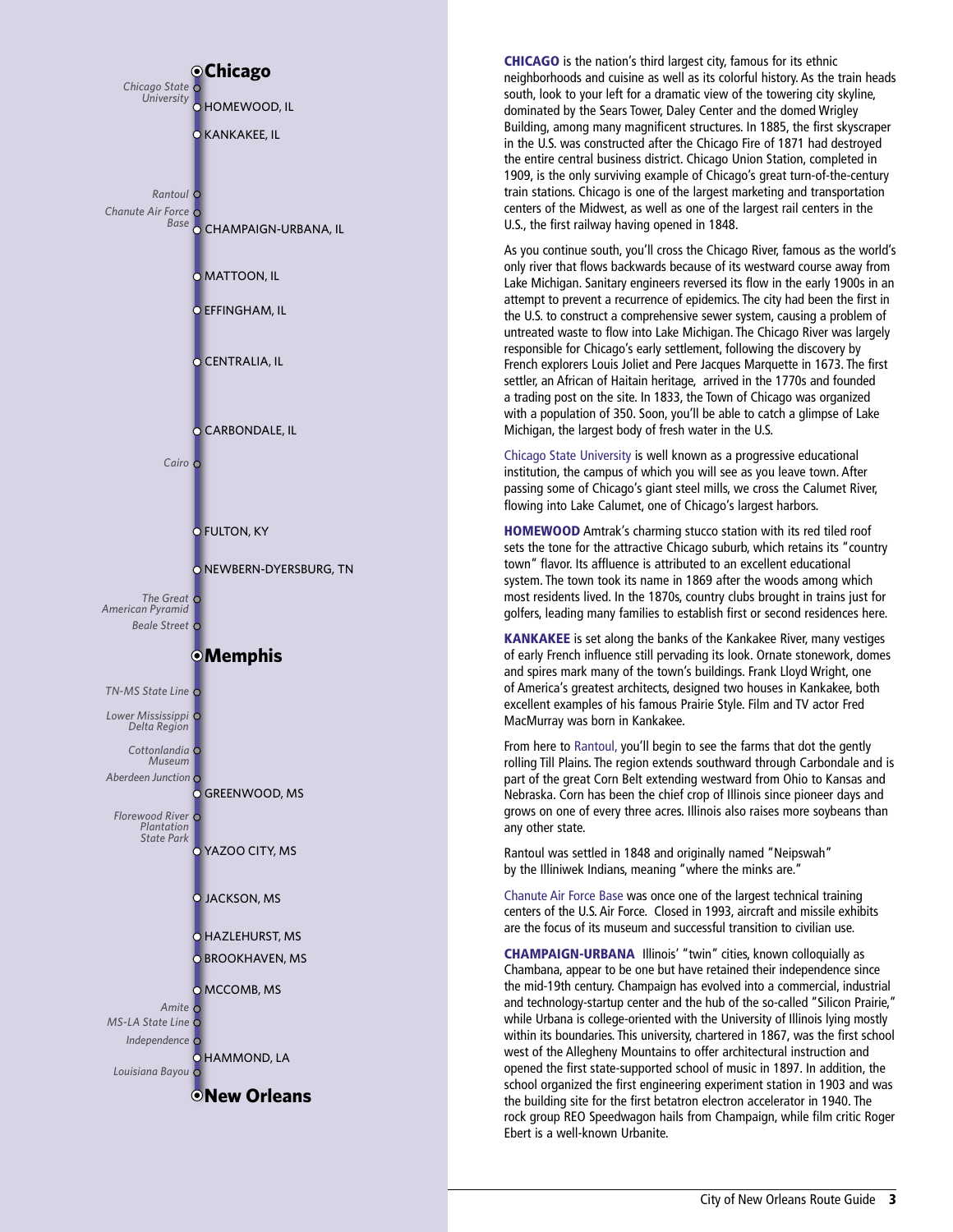MATTOON is an industrial community and service center for surrounding farmlands. It is also a convenient stop for students attending Eastern Illinois University in Charleston. In 2007, the city was chosen to be the site of the U.S. Department of Energy's Future Gen zero emissions power plant. It is also known as the home of the "original" Burger King, a local shop registered in the state of Illinois in 1957.

EFFINGHAM is a small service, manufacturing and transportation center for the even smaller agricultural communities surrounding it. It was named after Edward Effingham, who resigned his commission as a general in the British Army in 1775, refusing to serve in the Revolutionary War.

CENTRALIA was founded by the Illinois Central Railroad in 1854. Towering above Centralia's business district is one of the largest carillons in the world, sporting 65 bells, the largest of which weighs 5.5 tons. The city's boys' high school basketball team has held the best record in the U.S. for 70 years, with 1,937 wins and 814 losses. Notable natives include James Brady, former Press Secretary to President Ronald Reagan and outspoken gun control advocate.

CARBONDALE is the train's last stop in Illinois, in the middle of the night. It lies in the Shawnee Hills region, often called the Illinois Ozarks. Here, the land ranges from 300 to 1,065 ft. above sea level. The city sits in the midst of extensive coal fields that provide the basic industrial staple of this community. The home of Southern Illinois University with a long history of political activism, Carbondale is a short distance from the Crab Orchard National Wildlife Refuge. In addition to being a popular recreation area, the refuge is home to hundreds of Canadian Geese each winter. Here, too, is Bald Knob, a high point in the Ozarks overlooking three states.

Cairo (pronounced kay-ro) is a river port at the junction of the Ohio and Mississippi Rivers. Early settlers nicknamed this region "Little Egypt" because the land resembled the Nile River delta near the ancient city of the same name. It was here that Union General Grant established his Civil War headquarters because it afforded him complete command of the waterways that split the slave and free states. Many slaves escaped across the "wide Ohio" as they followed the Underground Railroad to Canada. Reaching Cairo was the goal of Huck and Jim in The Adventures of Huckleberry Finn, by Mark Twain, because as a river port, the two could there catch a steamboat north to freedom. After Cairo, the train crosses into Kentucky.

#### Illinois/Kentucky State Line

FULTON, Kentucky is the twin city to Fulton, Tennessee, separated only by a street that runs through the two towns, and was once known as the "Banana Crossroads of the U.S." The majority of banana shipments to middle America stopped at Fulton while refrigerator cars were re-iced and the fruit was prepared for distribution. Although this practice has since been discontinued, bananas continue to dominate Fulton lore.

#### Kentucky/Tennessee State Line

NEWBERN-DYERSBURG was created in 1823 following consummation of an 1818 treaty between the Chickasaw Indians, Andrew Jackson and Governor Isaac Shelby of Kentucky. Dyersburg was once the fourth largest port in Tennessee.

The Great American Pyramid is across the high bluffs toward Memphis on the east bank if the Mississippi River on your right – a gleaming 32-story fusion of modern technology and ancient mystery. This mixeduse development connects to Mud Island on the Mississippi. Here you'll find boat rides, a river museum, restaurants and a 5,000-seat outdoor amphitheater. Watch for colorful steamboats lining the shores. To the left is Cotton Row, where the price of cotton was once set. The area between the tracks and Cotton Row is known as Confederate Park, site of Civil War gun emplacements during the short Battle of Memphis.

Beale Street As the train nears the Memphis station, you'll see Beale Street. Covering 15 city blocks, Beale Street once offered all that was legal and illegal in the New South. Beale Street's renovation is one of the nation's best examples of public/private partnerships creating one of the hottest entertainment districts in the country and the number one tourist

attraction in the state. One of the area's most unique and only remaining original business is the venerable Schwab's, selling everything from shoes to voodoo supplies since 1876. Beale Street created its own music to accompany the powerful and intense economic and social evolution Memphis underwent at the turn of the century. It was the attraction of this area that lured W. C. Handy here in 1912 to create America's first original music, the Blues.

MEMPHIS, the largest city in Tennessee, is known as the "Birthplace of the Blues." Notable musicians Muddy Waters, Robert Johnson and B.B. King hail from the area. It is also known as the home of the "King," Elvis Presley. It is here that he purchased Graceland, a mansion on grounds originally owned by the publisher of the Memphis Daily Appeal, S. E. Toof. Named for his daughter Grace, the land was given to a niece who, with her husband, had the colonial American mansion built in 1939. It was here that Elvis ultimately came to rest in 1977. Writers from Memphis include Civil War historian Shelby Foote and playwright Tennessee Williams. The city is also known as one of the world's busiest cargo airports, serving as primary hub for Fed Ex shipping worldwide. Named after the first capital of ancient Egypt, Memphis is also the birthplace of Piggly Wiggly supermarkets, the nation's first self-service grocery stores. Memphis' Central Station, constructed in 1914, has been beautifully restored, and a vintage trolley car line once again stops at the station's front door, serving the Beale Street and downtown areas.

Jackson, Tennessee, 90 miles east of Memphis, is the home and museum of Casey Jones, the heroic railroad engineer of the Illinois Central who is said to have stuck to his post and lost his life during a disastrous collision between his southbound passenger train and a stationary freight train at Vaughn in April of 1900. Jackson is also the home of Isaac Tigrett, founder of the Hard Rock Café, singer Carl Perkins, game show host Wink Martindale, and ex-footballer Ed "Too Tall" Jones of the Dallas Cowboys.

#### Tennessee/Mississippi State Line

Lower Mississippi Delta Region hosts historic small towns and farms. The ever-present porch reflects not only the Delta climate's high temperatures and humidity but also the influences of Caribbean and African architecture. The region represents an enduring theme in great American literature – the source of fiction, travel, history and tales – and an inspiration to generations of writers, including Mark Twain and William Faulkner. Famous Deltans include musician Ike Turner, actor Morgan Freeman, and Muppets creator Jim Henson.

Cottonlandia Museum is where your discovery of the Delta begins. The museum focuses on the five As – art, archaeology, agriculture, antiques and animals. The museum boasts the largest collection of Native American trade beads in the Southern U.S. You can also experience a life-size walkthrough diorama of a Mississippi swamp. The museum's gallery space is regularly booked two years in advance.

Aberdeen Junction crossroads lead to Oprah Winfrey's hometown, Kosciusko, Mississippi. In five minutes, we enter Wades Bottom, your first real taste of the eerie beauty of a Southern swamp.

GREENWOOD area has a reputation as a cotton producer dating back to pre-Civil War times. Located next to the Yazoo River, the city grew steadily from a busy river landing to one of the largest cotton markets in the world. Today, its historic downtown boasts upscale shops, unique dining experiences, a boutique hotel, galleries, museums and a retained smalltown, deep-South hospitality.

Florewood River Plantation State Park is the recreation of an 1850s antebellum cotton plantation.

YAZOO CITY is a community on the Yazoo River that relies on agriculture. It is known as the place where "The Delta Meets the Hills." Attractions include the Oaks African American Cultural Center, the Triangle Cultural Center and the Confederate Memorial Monument. Also nearby is the Delta National Forest and Panther Swamp Wildlife Refuge. Yazoo City was the main location for the book and the movie My Dog Skip.

JACKSON You will notice the tracks rising as we pull into Jackson Station. Beginning as LeFleur's Bluff, a trading settlement on the banks of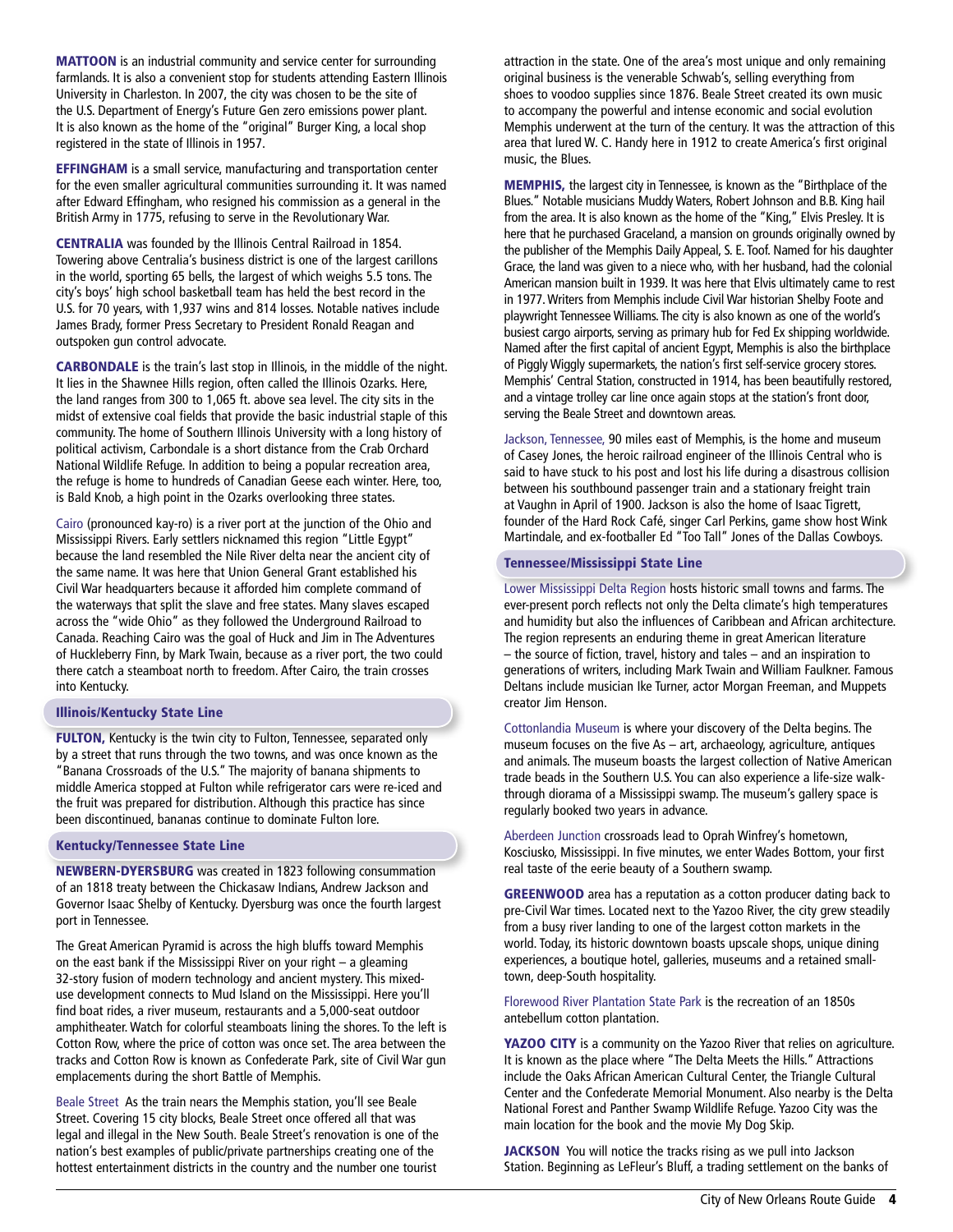the Pearl River, in 1821 it was chosen as the state capital and named in honor of Andrew Jackson. The city grew in prominence, only to be invaded by General Sherman three times during the Civil War and burned to the ground. Some folks say that "Chimneyville," as it came to be called, was where Sherman practiced for the burning of Atlanta. The city, however, refused to die and is now the state's largest and the hub of trading and transportation. It sits upon an extinct volcano, the only capital city or major population center to have this feature. The volcano's peak is 2,900 ft. below the Mississippi Coliseum. Attractions include the Governor's Mansion (which served at least once as a dinner venue for General Sherman and his men during the Civil War), the Dizzy Dean Museum, the Old Capitol Museum, the Mississippi Petrified Forest (the only such forest in the Eastern U.S.), Mynelle Gardens at the Oaks, and Jackson's oldest antebellum cottage (which was occupied by General Sherman during the siege of the city). About ten miles west in Clinton, on the campus of Mississippi College, is Provine Chapel. Here, the basement served as a stable for Union horses and the upstairs was converted to a hospital. As the train leaves Jackson, we see the skyline distinguished by the gold dome of the state capitol. Built in 1903, this beautiful building is topped by a golden eagle. Its design closely follows that of the nation's capitol in Washington, D.C. Further on are the Arts Center and the Planetarium. South of the city, we see pine trees of the famous Piney Woods. This area provides some of the raw materials for a huge output of products that make Mississippi a leading forest industry state, producing pine, oil rosin and turpentine.

HAZELHURST was surveyed, laid out by and named for George H. Hazelhurst, chief engineer for the railroad. It is the home of Annie C. Peyton, founder of Mississippi State University for Women, the first statesupported college for women in the U.S. and school of the Honorable Burnita Matthews, the first woman federal judge. It is also the birthplace of Robert Johnson, the most influential blues artist in rock and roll history. About 12 min. south of town, watch for Copiah-Lincoln University.

BROOKHAVEN A recruiting and hospital center during the Civil War, it has flourished since completion of the railroad. Today, industrial development is focused around the region's natural resources of petroleum and wood pulp. Jus before the station, you see a Delphi Automotive Systems plant to your left. As you pull into Brookhaven Station, note the regal magnolia trees, beautiful azaleas and fragrant camellias. You may also see a small monument on the right that offers a brief account of the town's history. After leaving the station, notice the fanciful Victorian homes. The Bogue Chitto River makes the first of several brief appearances on the left. Notable natives include Robert Pittman, founder of MTV and former CEO of AOL.

McCOMB was named for Colonel Henry Simpson McComb, president of the New Orleans, Jackson and Great Northern Railroad. He spearheaded reconstruction of the track following the Civil War. At the station, you can see some of the historic old cars of the Illinois Central Railroad. McComb enjoys the distinction of being the "Camellia City of America," as no city can boast of a larger variety. It is also renowned as the home of the Lighted Azalea Festival. Each year since 1953, residents have placed tiny lights around the delicate pink and white blossoms of their bushes. Famous people from McComb include music and recording artists Bo Diddley and Brandy.

Magnolia once served as a popular resort for wealthy New Orleanians, who enjoyed its fresh air and sparkling creeks. Two colonial mansions can be seen on the right through the trees. Minutes later, we cross the Tangipahoa River, which then follows intermittently on your left. Soon we pass through Osyka, the last town before crossing the state line into Louisiana.

Camp Moore Further on we pass Camp Moore Confederate Cemetery. Once a major training camp for 25,000 Louisiana soldiers before they entered combat for the Confederate Army, this site is now a museum of Civil War relics. Beautiful estates grace the landscape just south of Tangipahoa.

Amite displays the last vestiges of French influence in the curlicues and trelliswork adorning the town's homes. At the fire station on your left, look for the colossal old bell enshrined out front. This entire region and southward is known as the "Florida Parishes," so named because the area belonged to Florida until 1810, six years after the Louisiana Purchase.

Independence Note on the southern outskirts of the city the intriguing cemetery. Like many of Louisiana's gravesites, tombs are positioned above ground due to the high water table. The town has a large Italian American community and boasts an Italian festival each April. Watch for Southeastern Louisiana College, founded in 1925.

#### Mississippi/Louisiana State Line

**HAMMOND** is one of the "Strawberry Capitals of America" and the town from which the old Crimson Flower used to make its run to Chicago, racing the fresh strawberries north. During the Civil War, the town's shoemaking industry supplied the Confederates.

Louisiana Bayou Suddenly we are in the bayou – Louisiana's famous exotic swamps. Here, amidst the haunting beauty of moss-laden cypress trees, an entire Acadian culture has survived. The early French-Canadian settlers arrived in the late 1700s, having been driven from their homes in Eastern Canada after the Treaty of Paris ended the French and Indian War. Their descendents came to be known as Cajuns and have greatly influenced the culture in and around New Orleans. Another group that makes up much of the population is the Creoles, descendents of the original French and Spanish settlers.

On a sunny day, we can see alligators sunning themselves on floating logs. Keep an eye out for pelicans, so abundant in the marshes that Louisiana is nicknamed the "Pelican State." Soon we cross the Pass-Manchac waterway, connecting Lake Maurepas with Lake Pontchartrain. Covering 625 square miles, the lake is big enough to accommodate fresh water on its west side and salt water on its east side. Across the lake, we can see the skyline of New Orleans, the cradle of jazz. On the right, note beautiful fields of lavender water lilies that grow so abundantly here. This is also the beginning of the longest single railroad curve in the United States, extending over nine miles.

**NEW ORLEANS** After paralleling the shore of massive Lake Pontchartrain for several miles, we arrive in "Nawlins" just as its restaurants and jazz clubs are coming to life. Also known as the Big Easy, the City that Care Forgot, and the Crescent City, the city has existed under four different flags since its founding in 1723 – French, Spanish, Confederate States, and U.S. One of the nation's greatest ports, the city preserves the flavor of the Old South with a distinctly French accent. It is famed for its filigree wrought iron balconied Vieux Carre (French Quarter) and festive Mardi Gras celebrations that herald the beginning of Lent. Considered the birthplace of jazz, it is also home to some of the best restaurants in the world. With so much to offer, it's easy to see why it is known as America's Most Interesting City, and a city that never sleeps. Shop at the beautiful River Walk, where you can see the lights of the Greater New Orleans Bridge cross the Mississippi into Algiers. Take a ride on the street car line dating to 1835 with cars dating to the 1920s. Visit Jackson Square at the heart of the Quarter, where the gray spires of the St. Louis Cathedral tower high in the air. Canal Street is downtown's business district, running northward from the river. The street ends in an area called the Cemeteries, which house some of the city's oldest and most historic graveyards. The French Quarter is the oldest and most famous section of town, looking much as it did in the 1700s and 1800s with buildings crowding the edge of narrow sidewalks. Here is the infamous Bourbon Street, where the music never stops! The Garden District is an area filled with flowers, trees and some of New Orleans' grandest homes. Uptown New Orleans is a pleasant residential area centering on Audubon Park and the campuses of Tulane and Loyala universities. Prepare for a unique and entertaining visit to this crown jewel of the South!